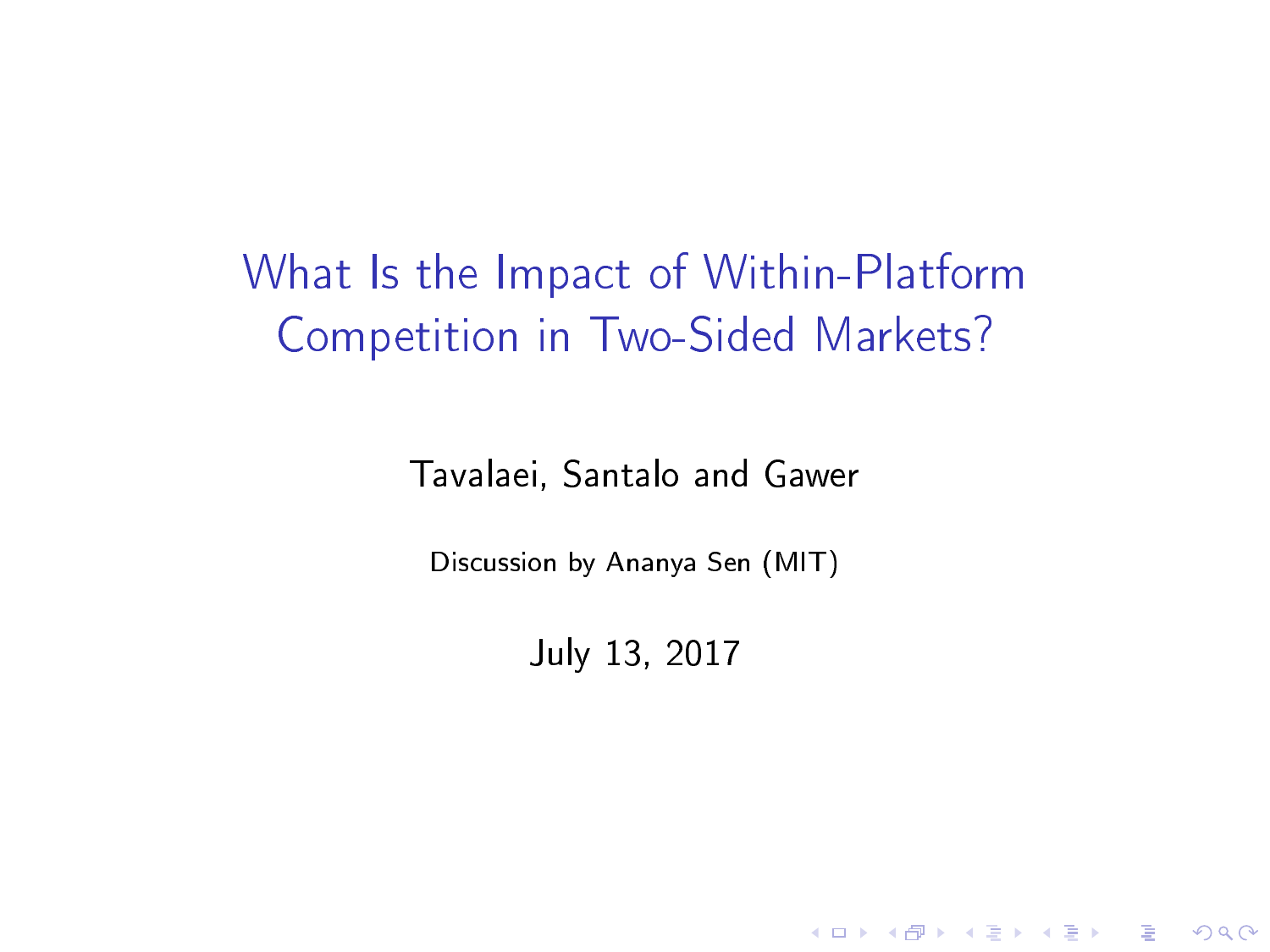

 $\blacktriangleright$  How does competition within one side affect prices across both sides in two sided markets?

K □ ▶ K @ ▶ K 할 X X 할 X : 할 X 1 9 Q Q ^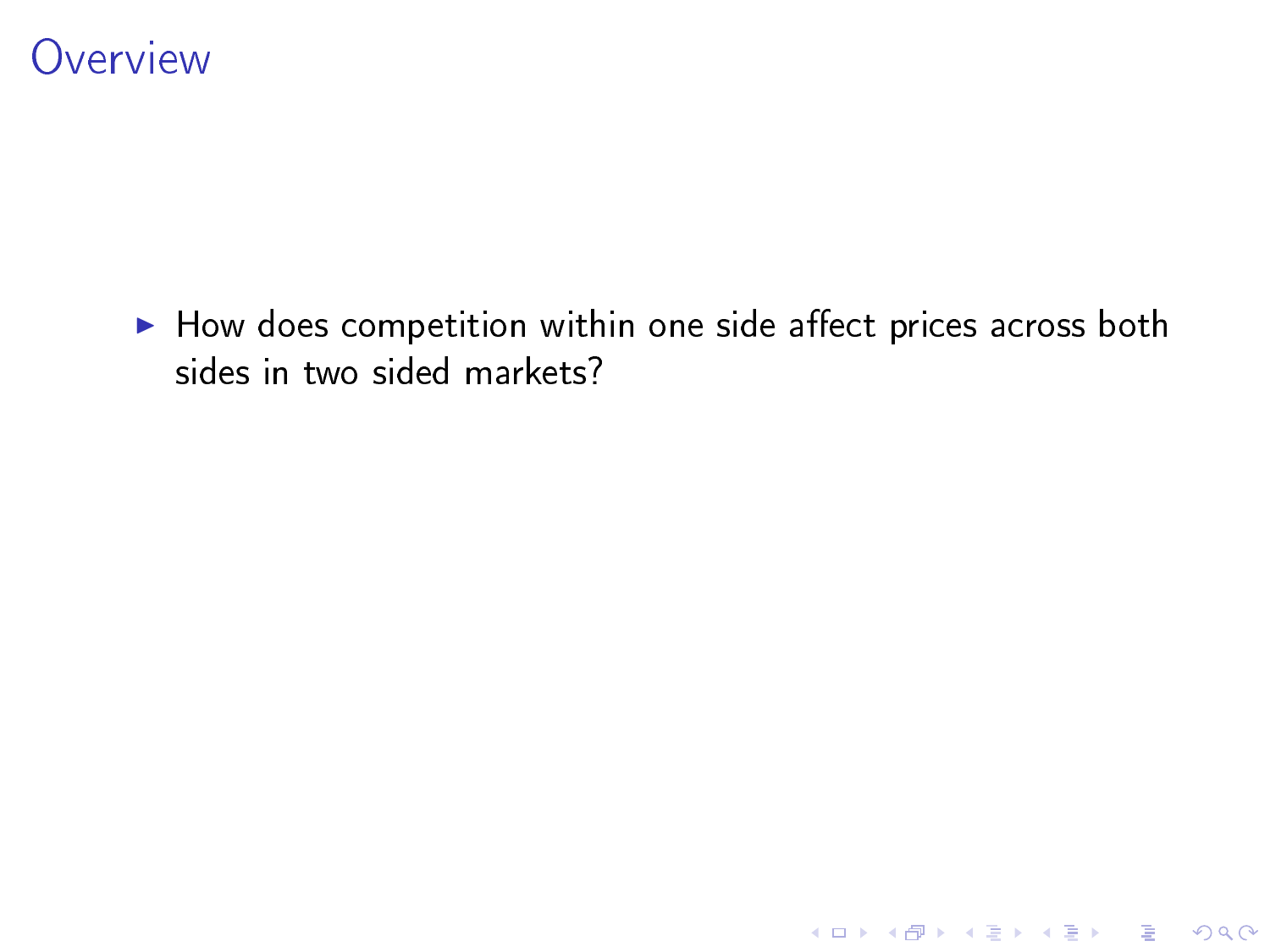#### **Overview**

 $\blacktriangleright$  How does competition within one side affect prices across both sides in two sided markets?

K ロ ▶ K 레 ▶ K 레 ▶ K 레 ≯ K 게 회 게 이 및 사 이 의 O

 $\triangleright$  Use a Diff-in-Diff and RD strategy analyzing US airports.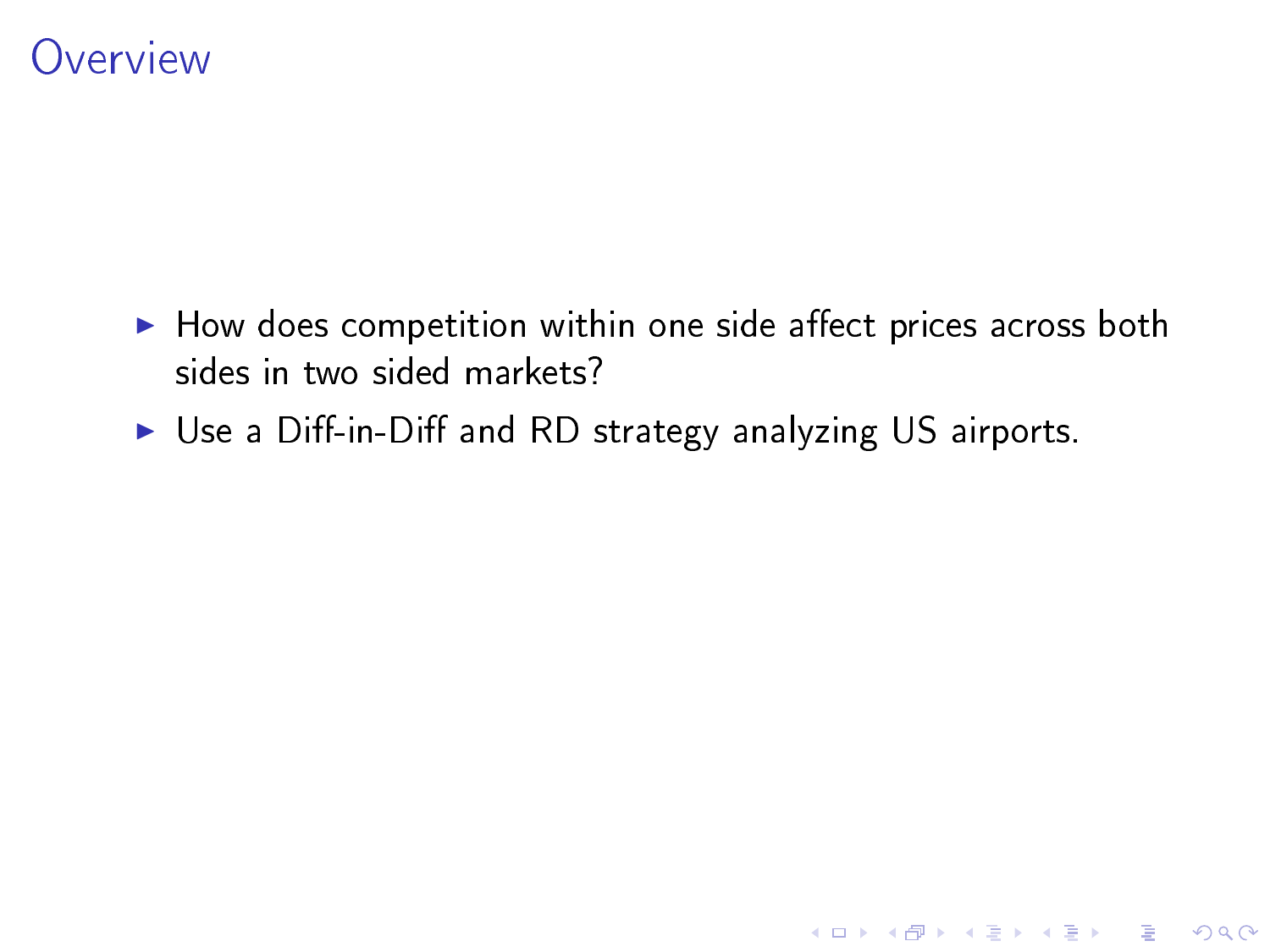#### **Overview**

- $\blacktriangleright$  How does competition within one side affect prices across both sides in two sided markets?
- $\triangleright$  Use a Diff-in-Diff and RD strategy analyzing US airports.
- ▶ Airline competition helps airports which adopt a two-sided pricing approach.
	- Increase per passenger commercial revenues and landing fees.

**KORK EX KEY KEY YOUR** 

 $\triangleright$  Overall financial performance improves as well.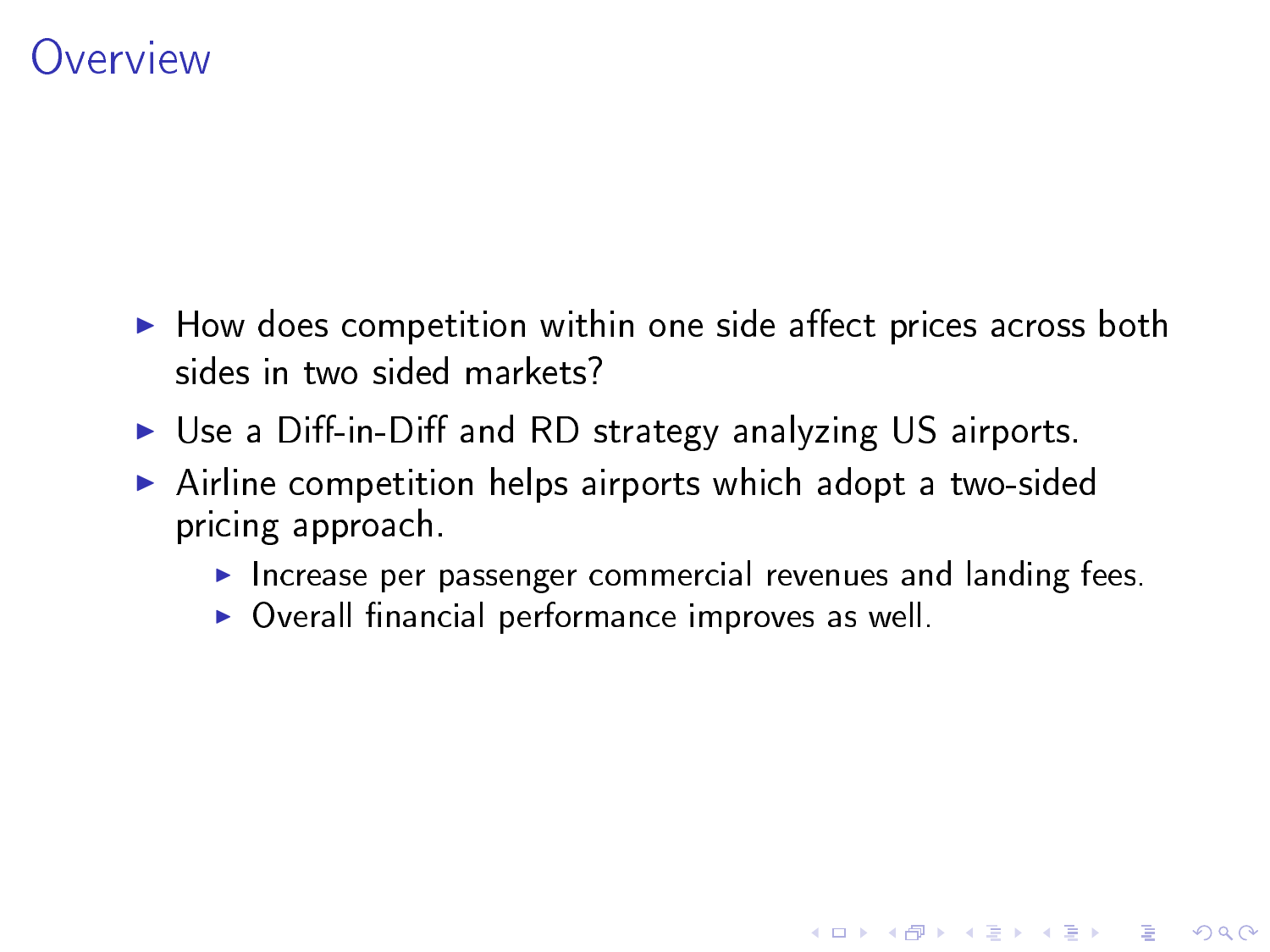#### Overall Impression

 $\blacktriangleright$  Relevant and under-explored question related to platforms.

K ロ ▶ K @ ▶ K 할 ▶ K 할 ▶ | 할 | X 9 Q @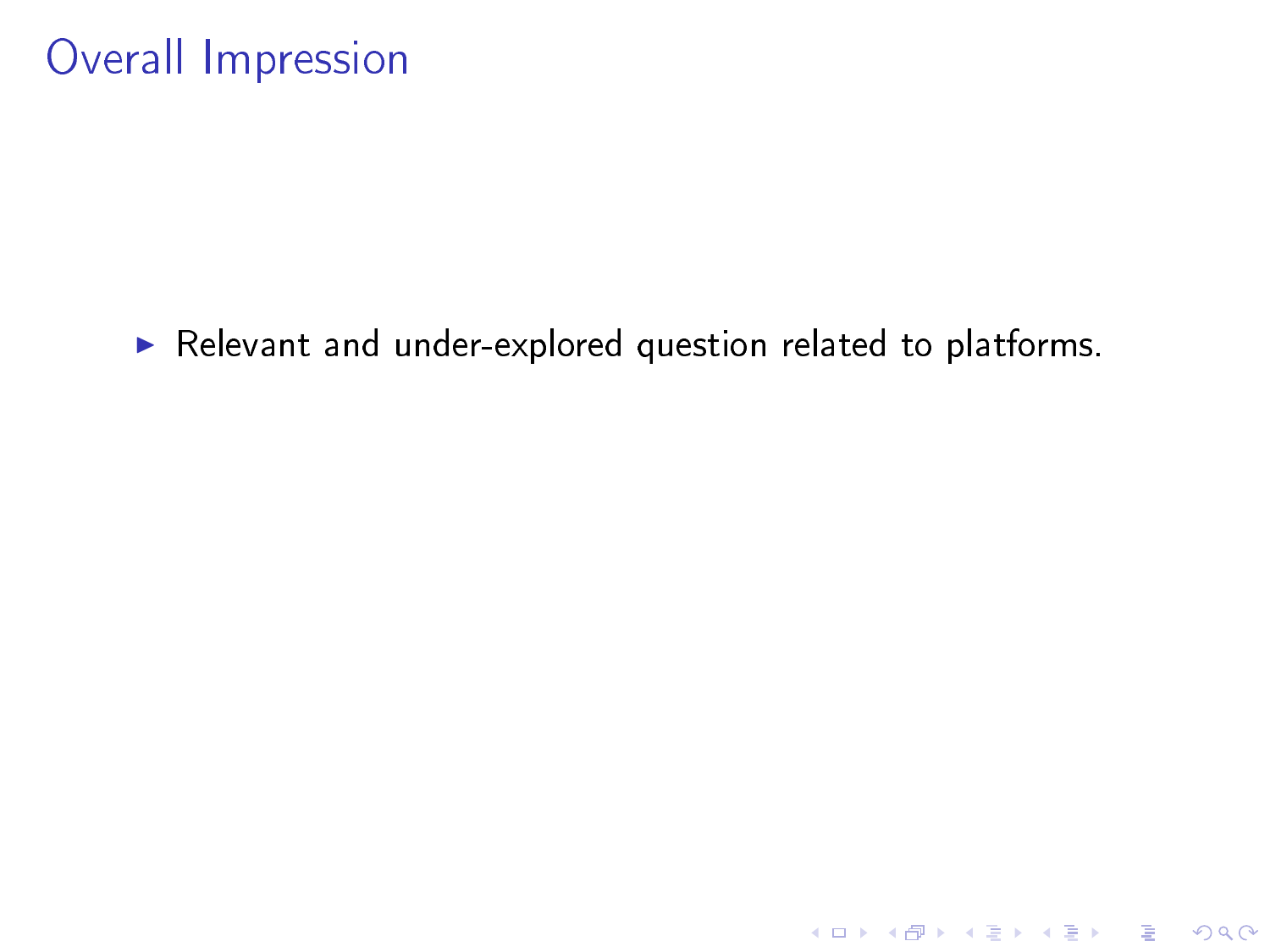#### Overall Impression

 $\blacktriangleright$  Relevant and under-explored question related to platforms.

 $\triangleright$  Nice policy change used with simple, intuitive empirical analysis.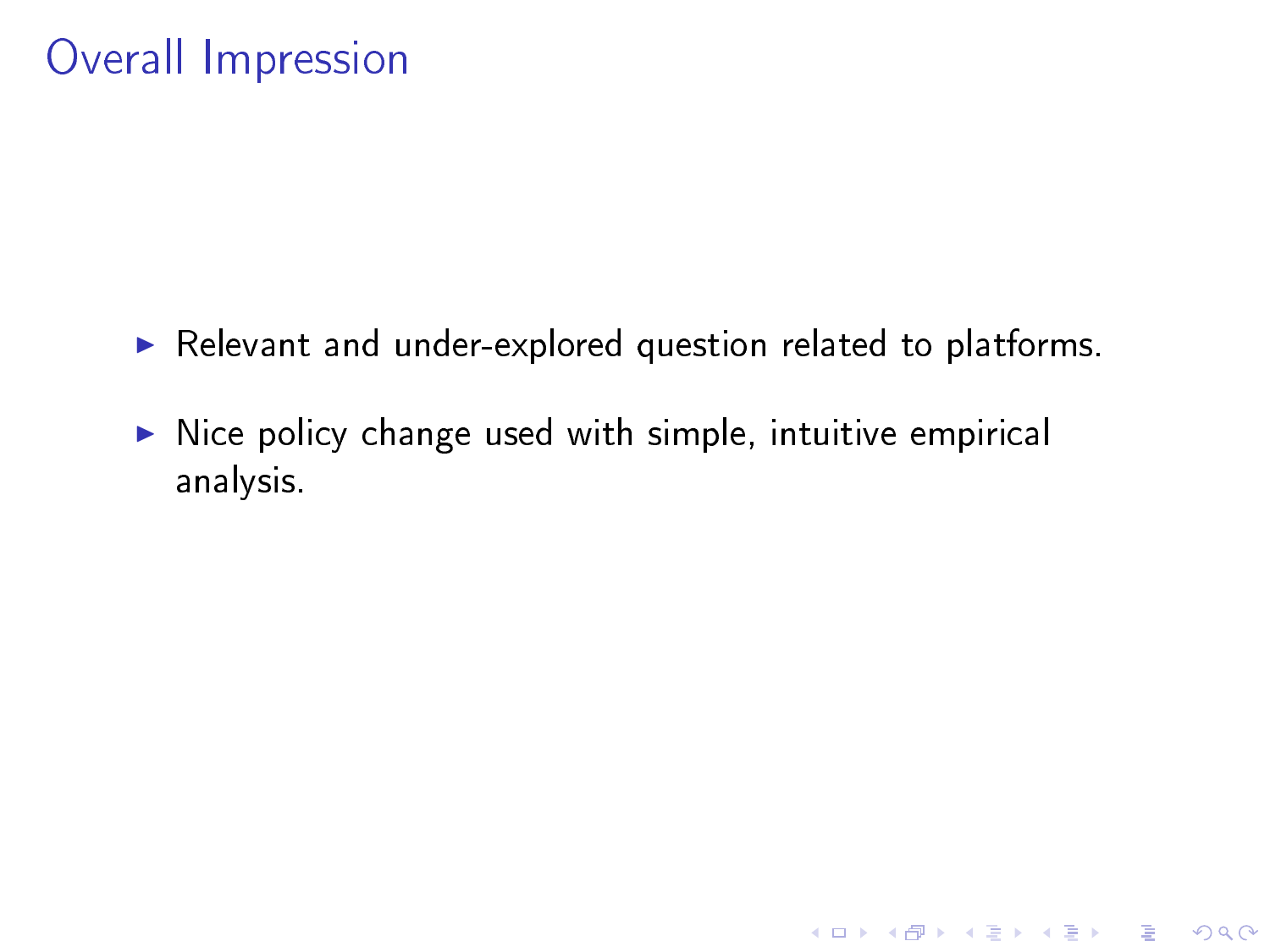#### Overall Impression

- Exercise Relevant and under-explored question related to platforms.
- $\triangleright$  Nice policy change used with simple, intuitive empirical analysis.
- $\triangleright$  Novel way to look at airports from a two-sided market perspective.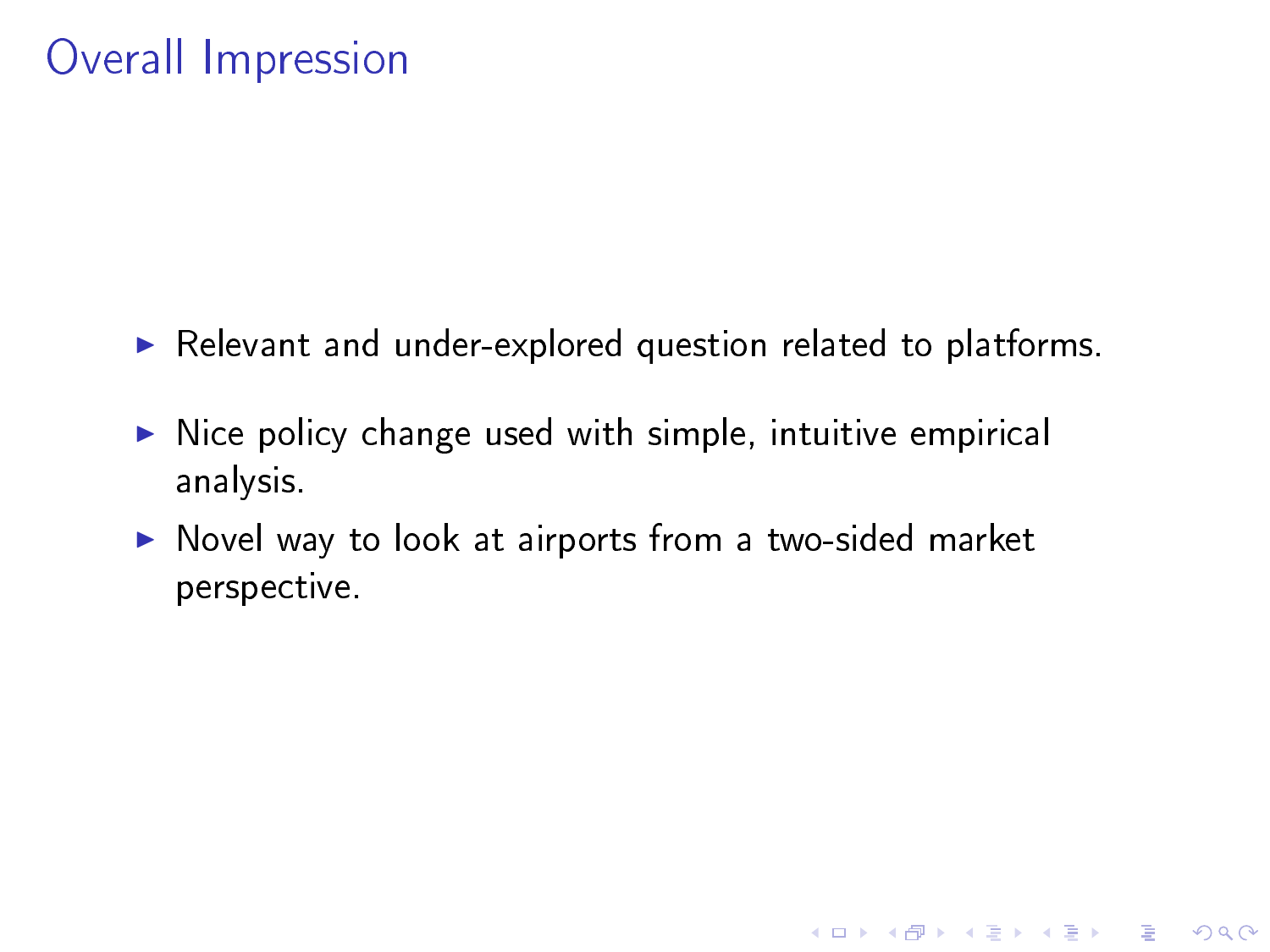- Its good to document this but how do we use this information?
	- $\blacktriangleright$  Link to policy/managerial/strategic implications. External validity?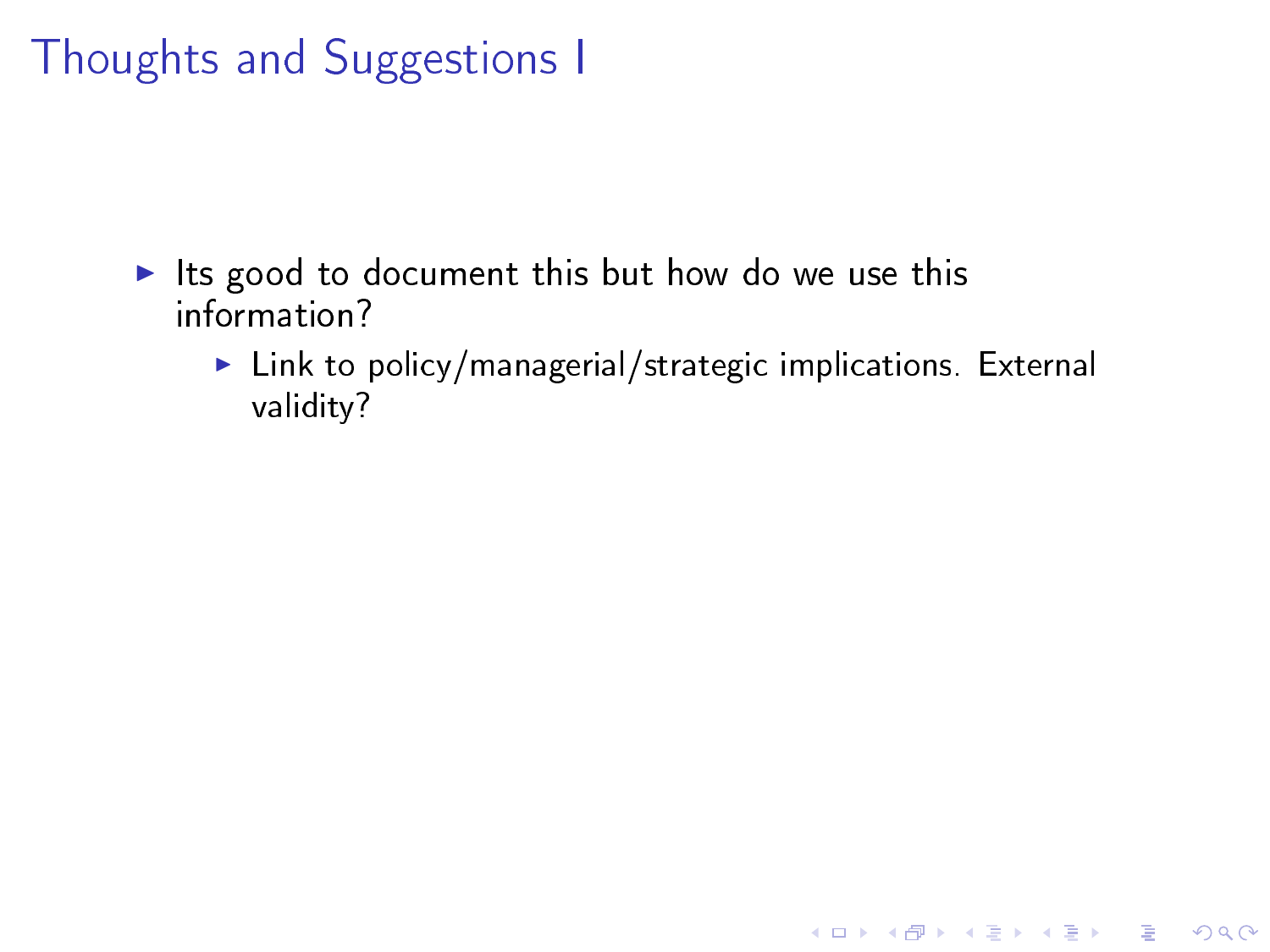- Its good to document this but how do we use this information?
	- $\blacktriangleright$  Link to policy/managerial/strategic implications. External validity?
- $\triangleright$  Need a formal model to capture moving parts.
	- $\triangleright$  A case could be made for a structural framework here (to capture equilibrium vs optimal strategies).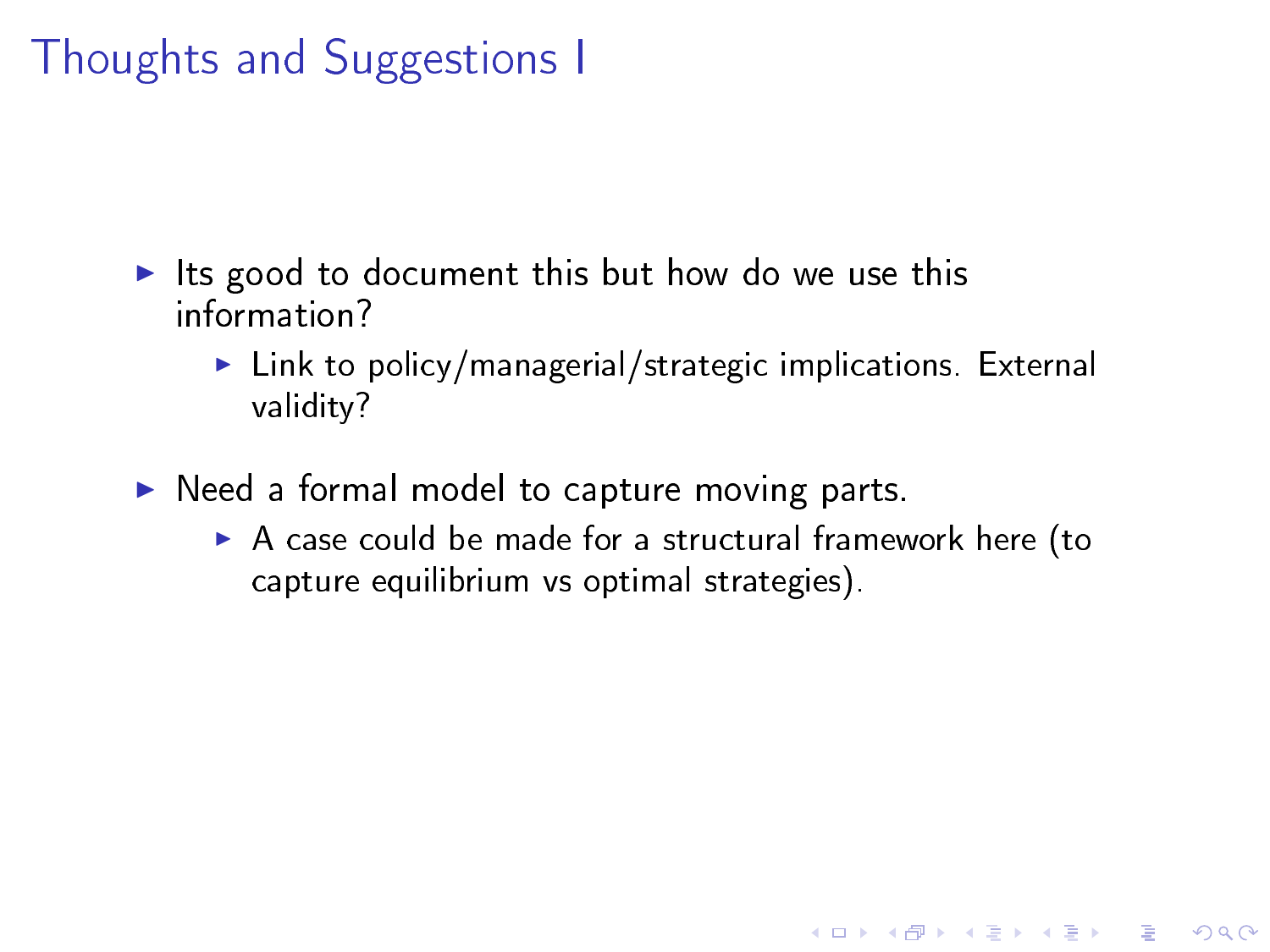- Its good to document this but how do we use this information?
	- $\blacktriangleright$  Link to policy/managerial/strategic implications. External validity?
- $\triangleright$  Need a formal model to capture moving parts.
	- $\triangleright$  A case could be made for a structural framework here (to capture equilibrium vs optimal strategies).
- $\triangleright$  What explains residual pricing vs not? Capacity constrained vs. not? How does unobserved quality interact with this?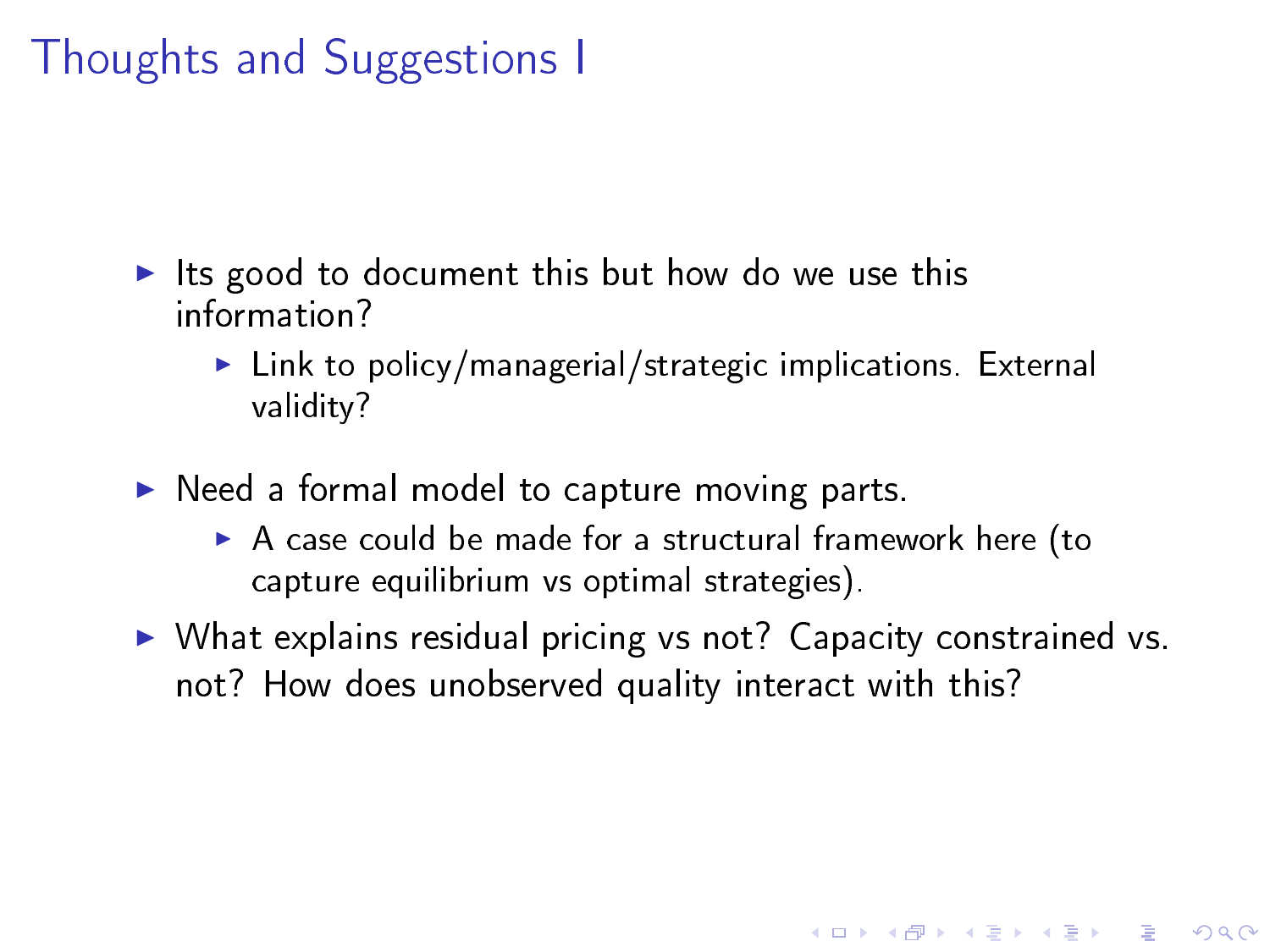$\blacktriangleright$  Test for pre-trends - go beyond the descriptive figures.

K ロ ▶ K 레 ▶ K 레 ▶ K 레 ≯ K 게 회 게 이 및 사 이 의 O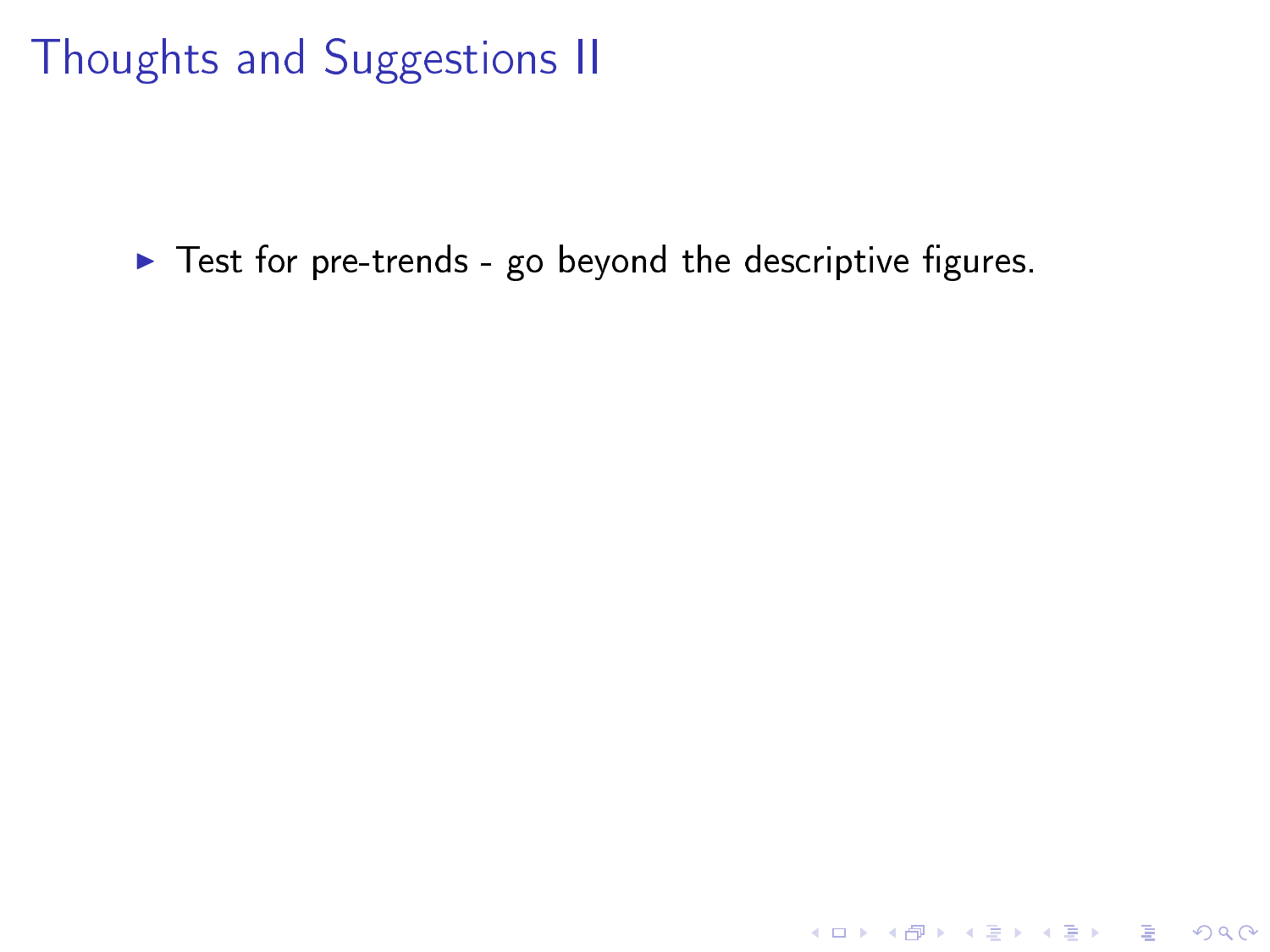- $\triangleright$  Test for pre-trends go beyond the descriptive figures.
- $\blacktriangleright$  Test for differences in means across the treatment and control groups.
	- $\triangleright$  A priori, seems that treatment and control airports are very different (Also, in Snider and Williams, 2015)

**KORK STRATER STRAKES**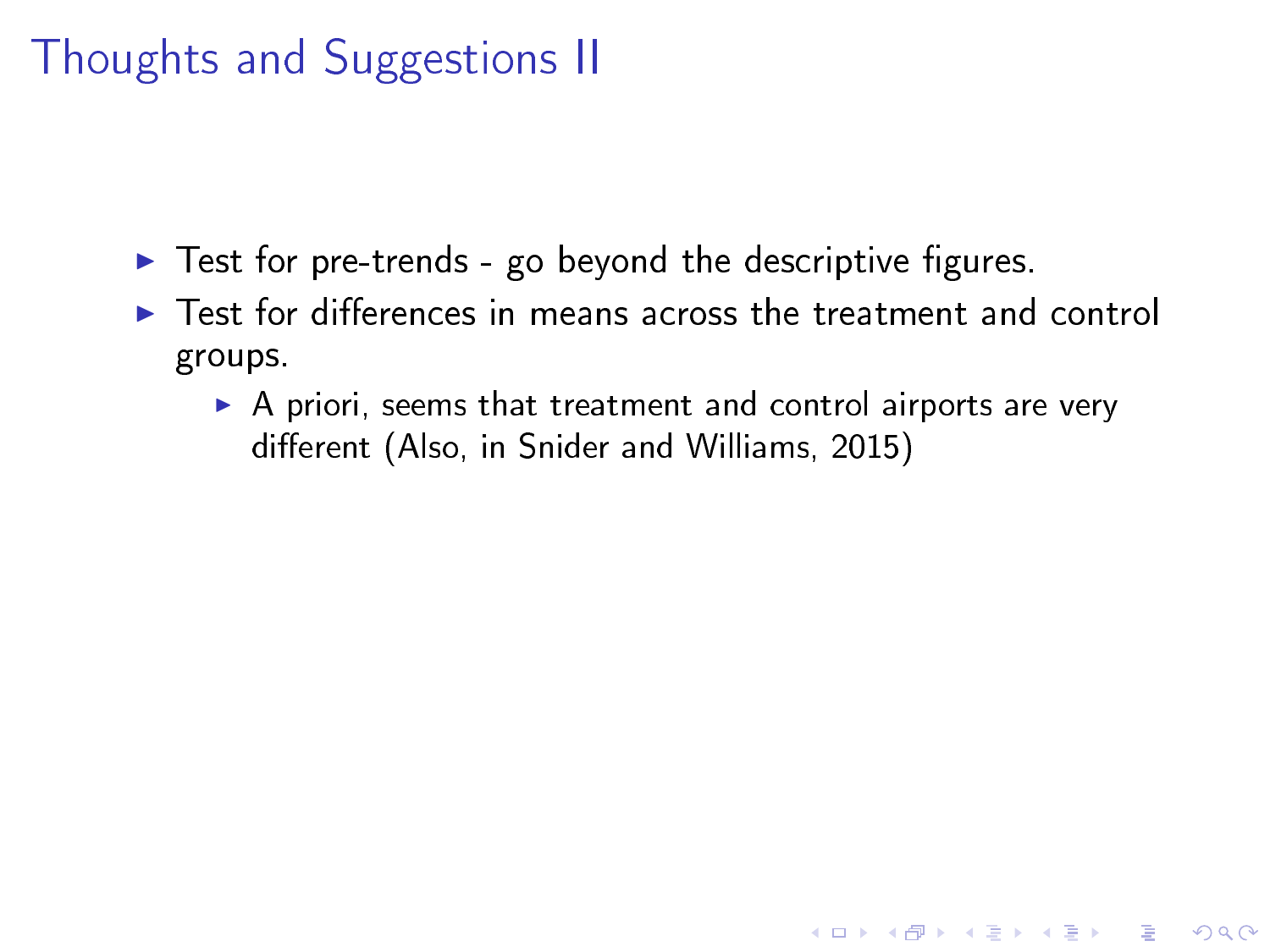- $\blacktriangleright$  Test for pre-trends go beyond the descriptive figures.
- $\triangleright$  Test for differences in means across the treatment and control groups.
	- $\triangleright$  A priori, seems that treatment and control airports are very different (Also, in Snider and Williams, 2015)

**KORK EX KEY KEY YOUR** 

 $\triangleright$  Aren't some of the controls potentially affected by the policy change? (ticket prices)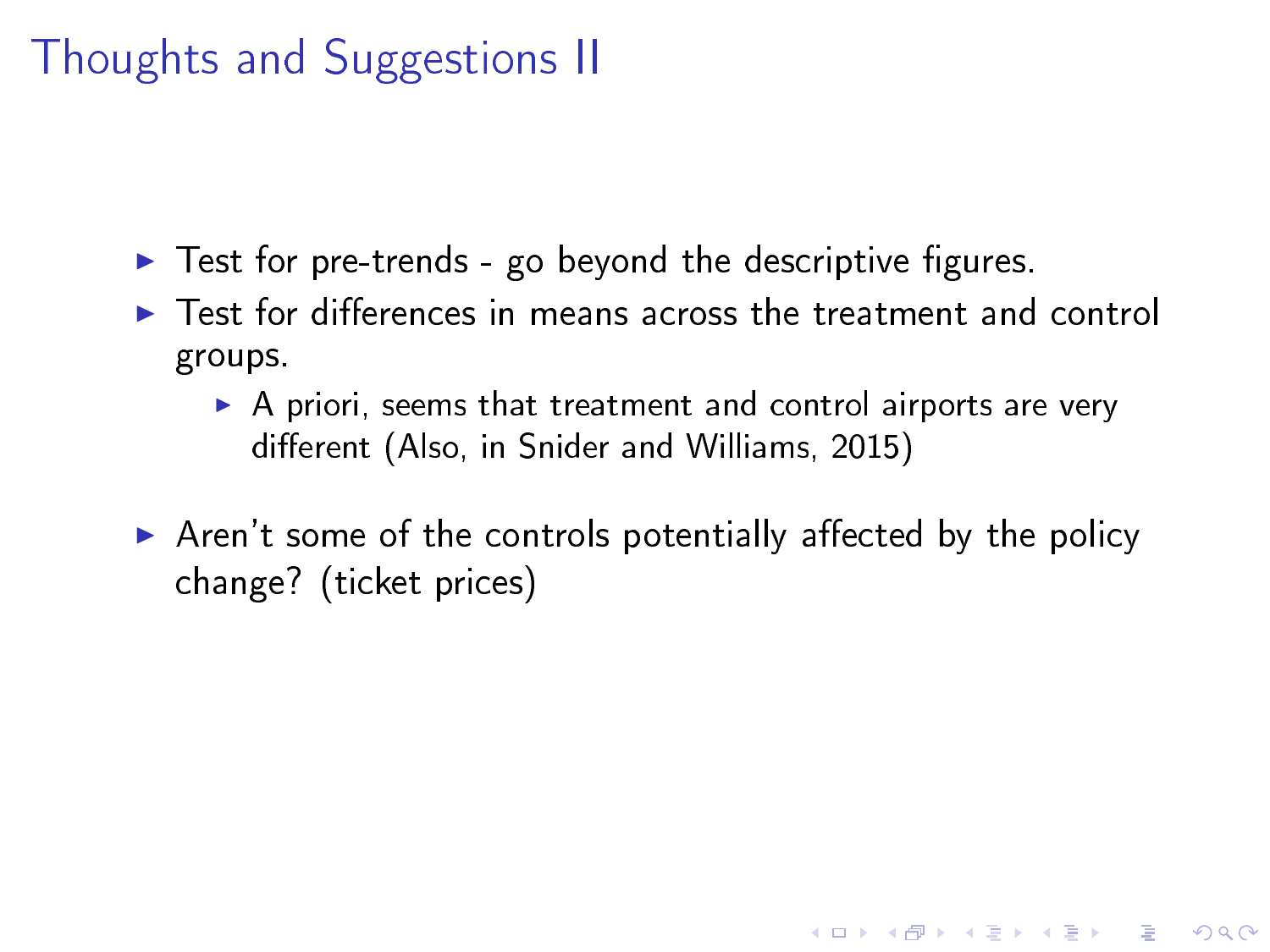- $\blacktriangleright$  Test for pre-trends go beyond the descriptive figures.
- $\triangleright$  Test for differences in means across the treatment and control groups.
	- $\triangleright$  A priori, seems that treatment and control airports are very different (Also, in Snider and Williams, 2015)
- $\triangleright$  Aren't some of the controls potentially affected by the policy change? (ticket prices)
- $\blacktriangleright$  Use Diff-in-Diff with an RDD? Use different bandwidths for RDD.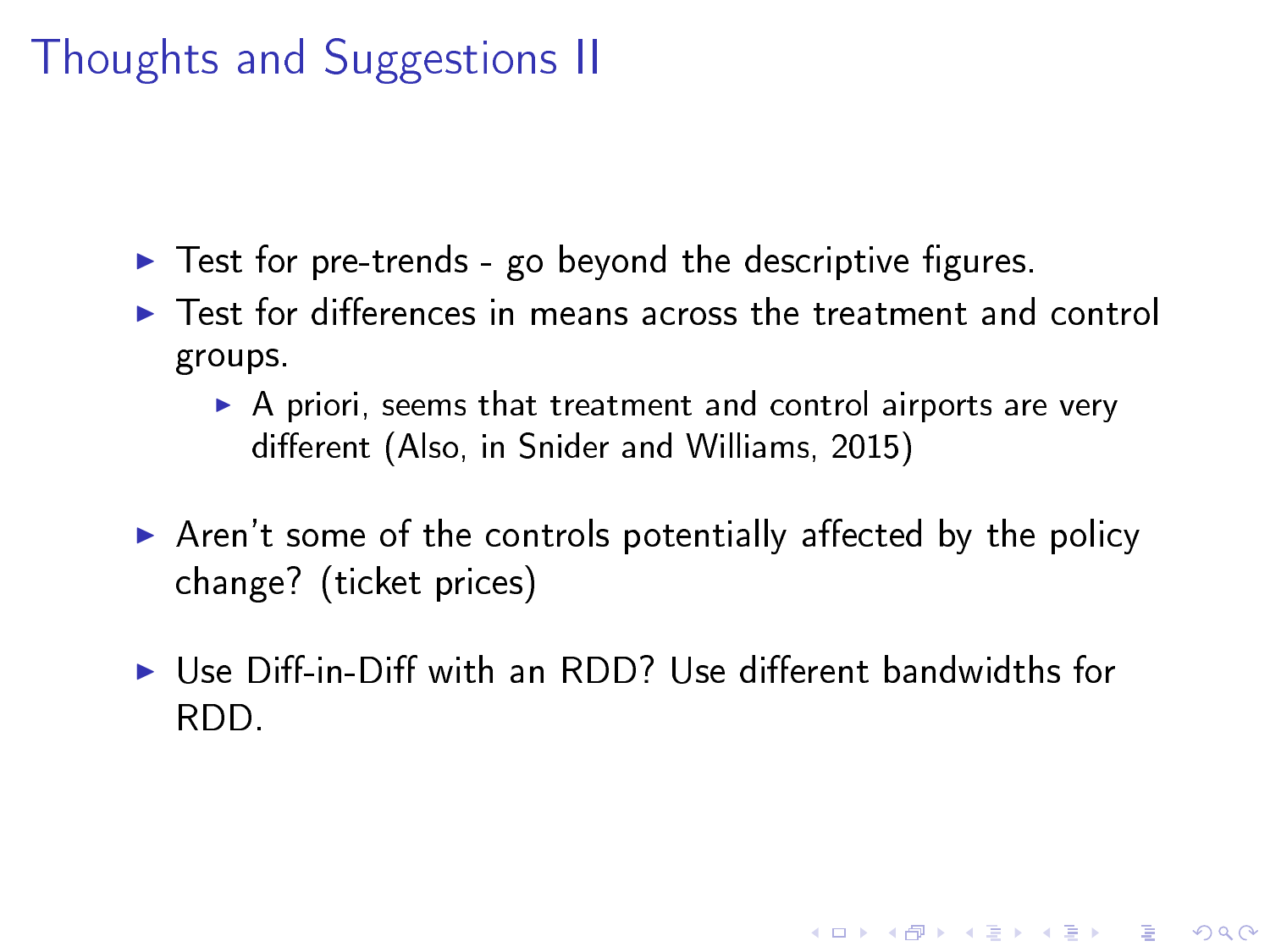- $\blacktriangleright$  How exogenous was this policy change?
	- $\triangleright$  Most airports publicly owned and can influence regulation much more effectively.

K ロ ▶ K 레 ▶ K 레 ▶ K 레 ≯ K 게 회 게 이 및 사 이 의 O